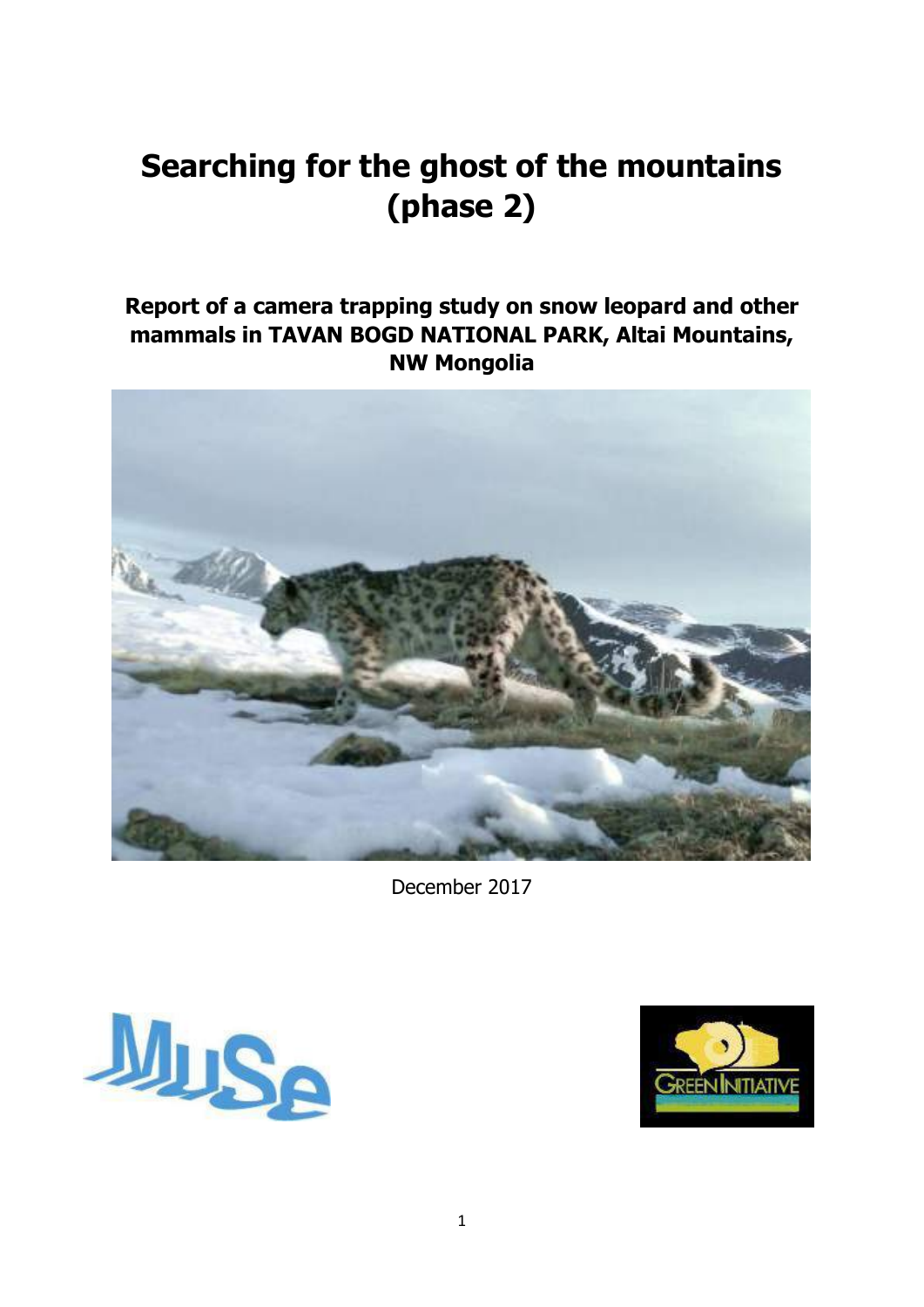Report prepared by Claudio Augugliaro (University of Lausanne, Switzerland; Green Initiative, Mongolia; [Augugliaro.Claudio@unil.ch\)](mailto:Augugliaro.Claudio@unil.ch) and Francesco Rovero (MUSE – Museo delle Scienze, Italy; [francesco.rovero@muse.it\)](mailto:francesco.rovero@muse.it).

#### **Acknowledgements:**

We thank all participants in the team of the research expedition that conducted fieldwork with F.R. and C.A.: Claudio Groff (Autonomous Province of Trento, Italy), Miha Krofel (University of Ljubljana, Slovenia) and Jukhan Mergenbai (Mongolian Altai Range Protected Areas, Mongolia). We also thank Maurizio Cesali (Green Initiative volunteer, Mongolia) for his valuable help during fieldwork. Miha Krofel and Claudio Groff provided useful comments on a draft version of the report.

We thank the Ministry of Environment Green Development and Tourism of Mongolia for supporting this project, and Choikhand Janchivlamdan, Director of Green Initiative, who helped with logistics and facilitated collaboration between Mongolian and foreigner institutions.

Funding was from Panthera (*Sabin Snow Leopard Grant* to F.R.), Fondazione Arca Consulting/Parco Natura Viva (Italy), MUSE – Museo delle Scienze, Green Initiative and UNIL.





Part of the camera traps were kindly provided by Fototrappolaggio (Italy) and part of the technical clothing and equipment was provided by Tecnosci, Dynafit, Salewa and Ski Trab (Italy).

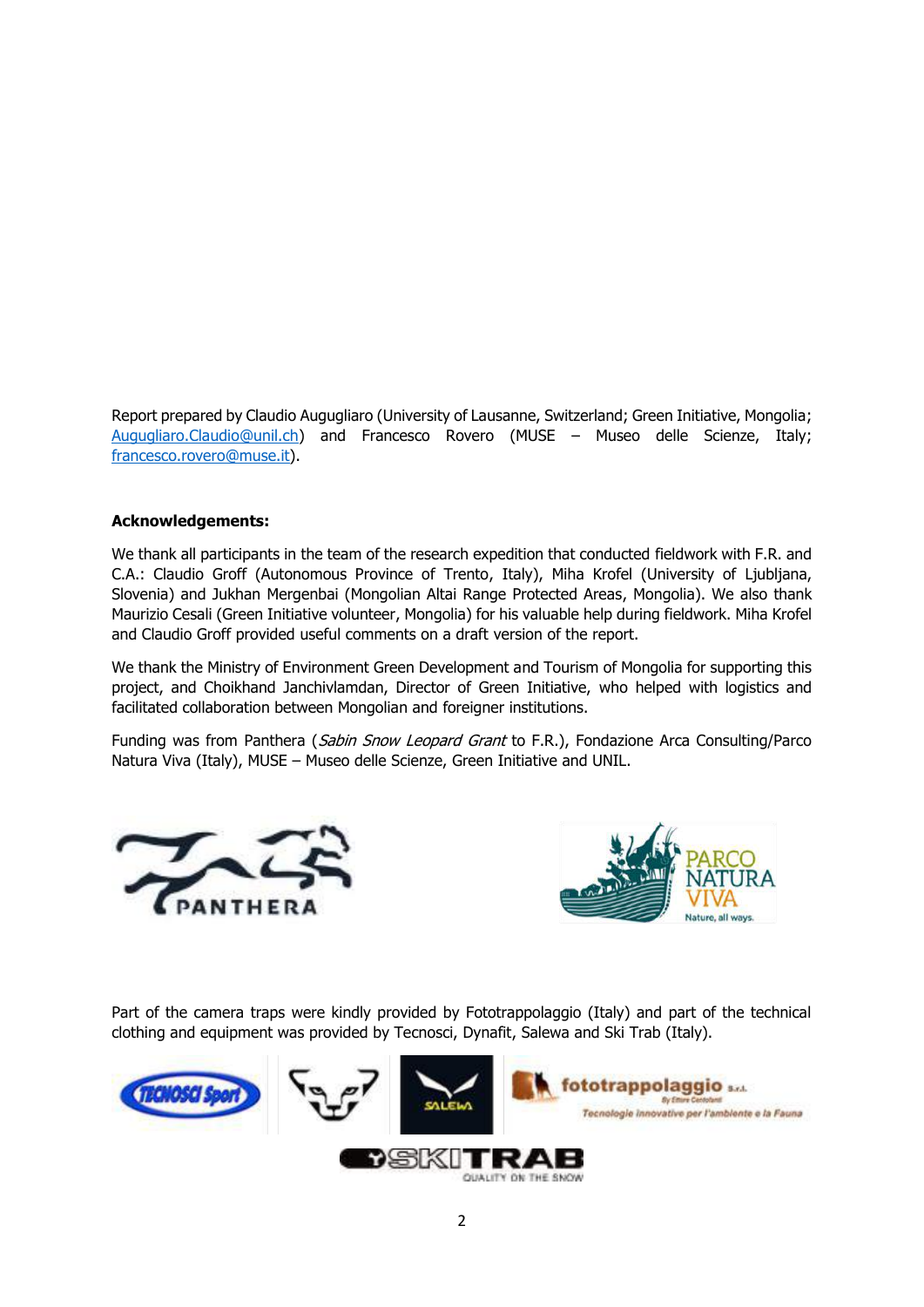# **Introduction and aims of the study**

The threatened snow leopard (*Panthera uncia*), along with other larger mammals, have been poorly studied in the remote areas of the Altai Mountains in NW Mongolia. It is known that the snow leopard range encompasses extensive portions of the Bayan Olgii Province, NW Mongolia.

As part of a research programme aimed to assess the status and the conservation of the snow leopard and its sympatric carnivores and ungulates occurring in the Altay-Sayan Ecoregion, the Mongolian Conservation NGO Green Initiative (Mongolia), MUSE - Museo delle Scienze (Italy), and UNIL – University of Lausanne (Switzerland), in partnership with the Mongolian Altai Range Protected Areas Authority, conducted in 2017 a camera trapping survey in the Tavan Bogd National Park (TB NP). The snow leopard was known to occur in this protected area but its distribution within the NP was unknown.

The main aim of the study was to confirm and assess the presence of snow leopard in the target area. The study followed a first phase of the research programme that the mentioned institutions conducted in 2015 in 'Siilkhem B' National Park (see Rovero and Augugliaro 2015), approximately 100 km to the NE along the Altai Mountains range. This report presents the main results from the study. Only qualitative results are reported here, while detailed analyses are on-going by the principal investigators of the research programme.

#### **Study area and methods**

The study was conducted in the 'Tavan Bogd' National Park (48°33′N; 88°37′E) area 6,362 km<sup>2</sup> (http:/[/www.infomongolia.com,](http://www.infomongolia.com/) see also [http://whc.unesco.org/en/tentativelists/5955/\)](http://whc.unesco.org/en/tentativelists/5955/), located in NW Mongolia, bordering Russia and China (Fig. 1-2). The area reaches the highest elevation in Mongolia with the Khuiten Uul Mountain (4,374 m a.s.l.). The park covers a portion of steep, rocky and dry habitat within the Altai Mountain range, and is mainly covered in grassland with valley bottom sparsely covered by shrubs and scattered larches. In comparison to Siilkhem B NP, where a similar survey was conducted in 2015, Tavan Bogd is a larger and higher elevation area, with large portions of Alpine and glacial habitat. In addition, the southern zone of the park (which were not covered by our survey), is characterized by portions of forested habitat and large lakes.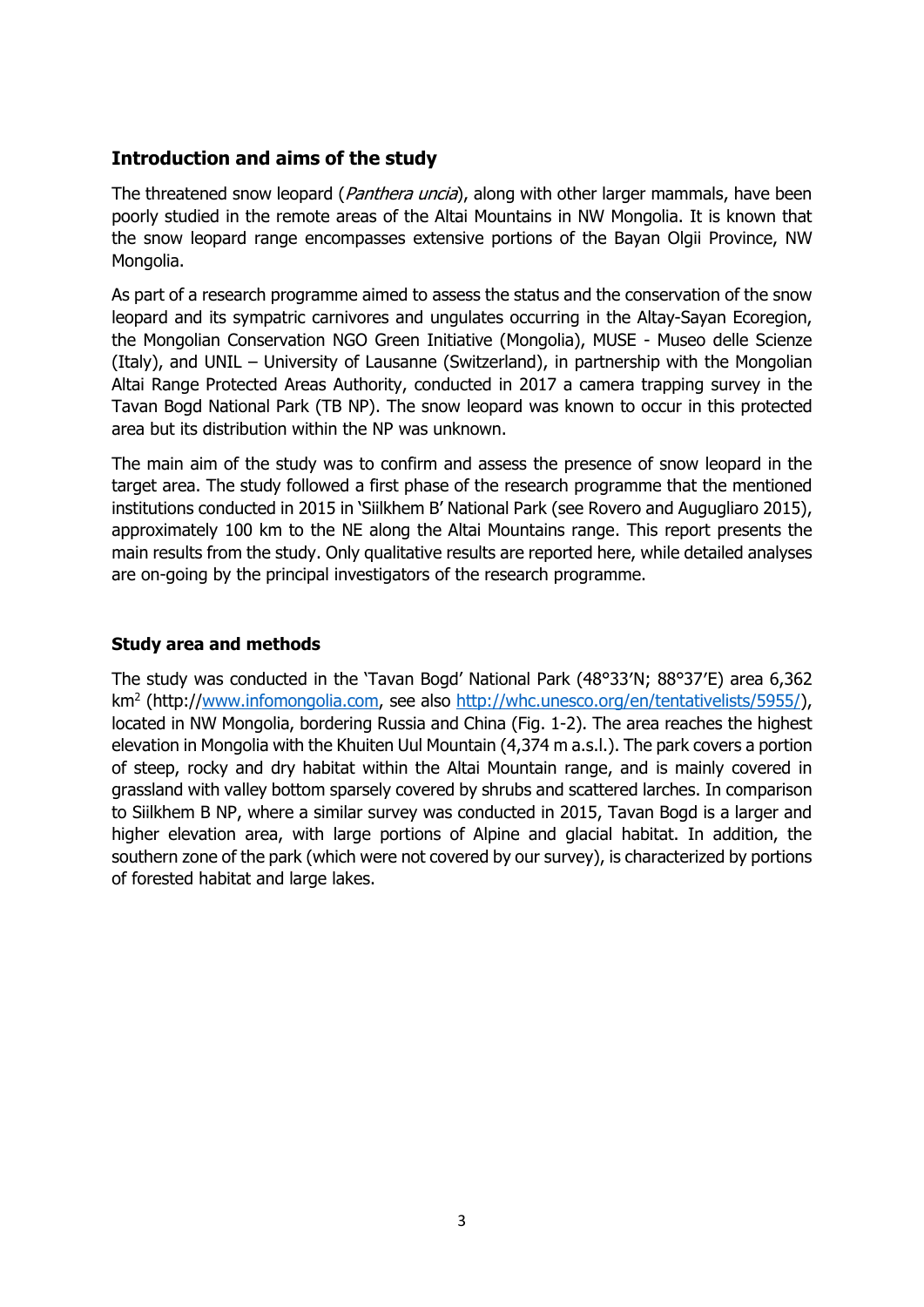

Figure 1. Map of Mongolia with the study area (in green) and the area surveyed in 2015 (in gold) within the general programme in the Bayan-Olgii province.



Figure 2. A view of the study area towards the peaks above 4,000 m a.s.l.

Within Tavan Bogd NP, we sampled the central-to-northern portion for an overall coverage of approximately  $1,200 \text{ km}^2$  (Minimum Convex Polygon around sampling sites) through the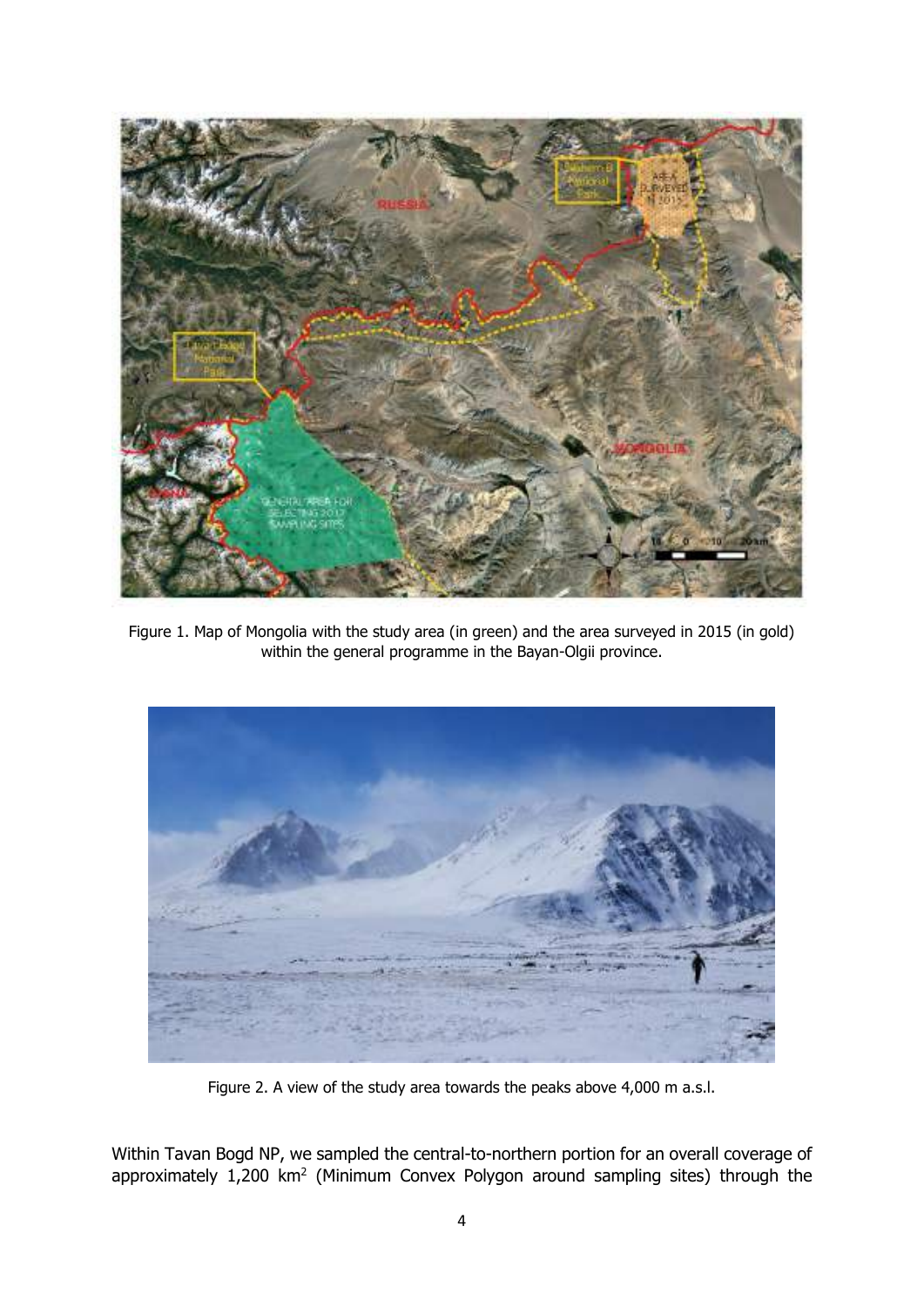deployment of 60 camera trap stations set at an elevation range of 2,475-3,662 m a.s.l. Each 'station' consisted in a single camera trap set at sites of presumed marking or traveling of snow leopard (Figure 3).



Figure 3. Map of the study area with the 60 camera trap stations set.

Spacing and location of camera trap stations was based on a predetermined design based on home range size of snow leopard, available information on snow leopard presence in the area, and results from the first survey. A general area for sampling deemed suitable to snow leopard presence was initially selected by considering elevation >2200 m a.s.l., slope >30% and ruggedness >0.7. We then designed a regular grid of camera traps spaced at the minimum distance of 3-4 km with a view of covering the largest area possible with available camera traps without leaving major gaps of un-sampled suitable habitat.

Camera traps worked overall from  $4<sup>th</sup>$  April and  $2<sup>nd</sup>$  June 2017, for a minimum of 45 days of sampling per camera trap. We used digital camera traps: the majority were Reconyx HC600 and HC500 models (N=52), with no-glow flash, a trigger speed of 0.2 s, and taking only images. The remaining 8 camera traps were UOVision UV572 IR+, with no-glow flash, 1-s trigger speed and possibility to take videos.

We set camera traps on rocks at a distance of approx. 4-5 m from the target trail (Fig. 4). We used alkaline batteries that outperform rechargeable ones in cold temperatures (minimum of -18°C during the study period). Date and time of image was stamped in the images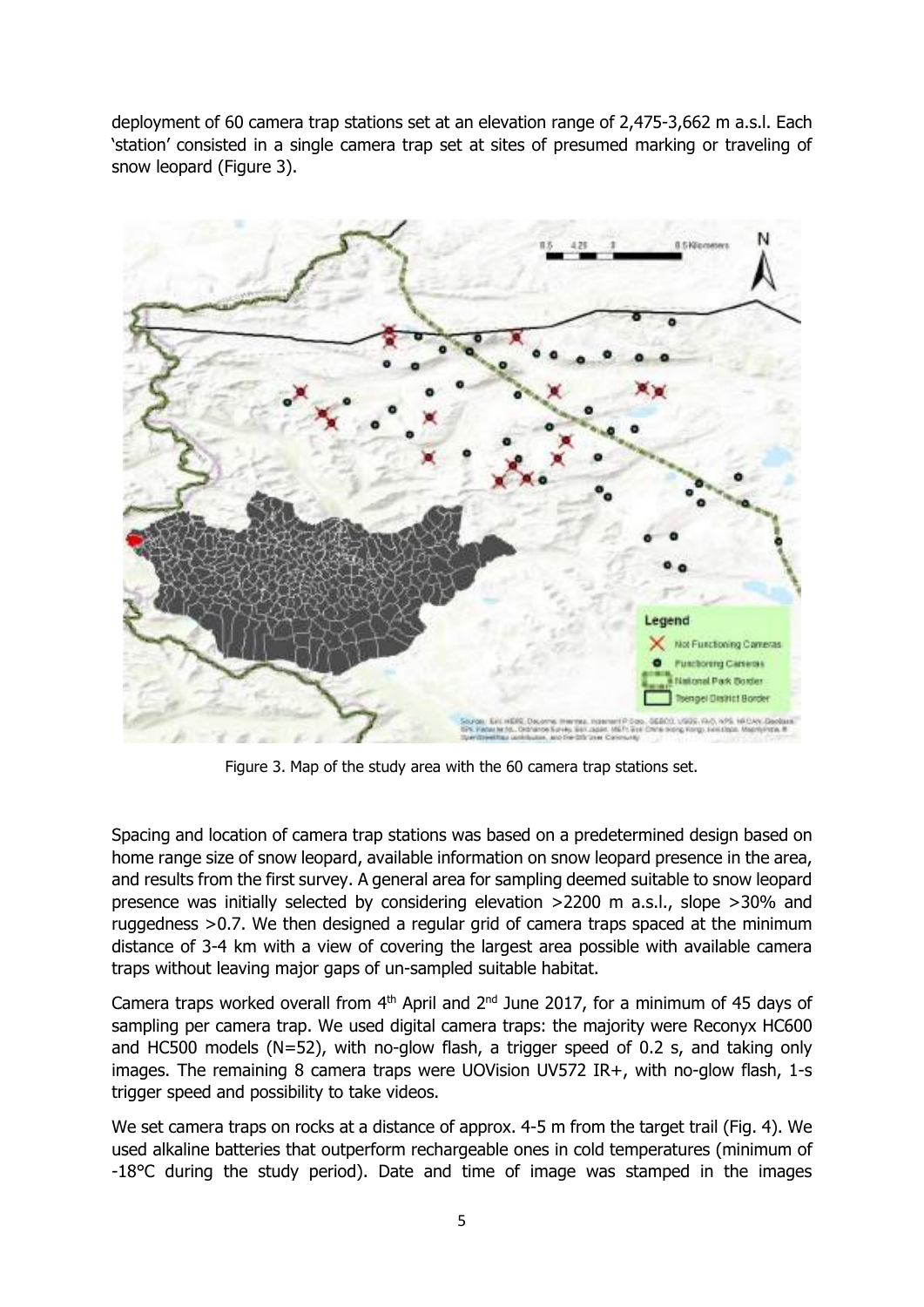themselves. Camera traps saved images on 8GB SD cards. We used Garmin GPSs to record the location of the camera trap sites, and we also recorded the elevation and the day and time of start and end of sampling.



Figure 4. Setting camera traps

Images were retrieved from SD cards by Green Initiative's team. We screened images for species identification and metadata using dedicated, open-access software (Wild.ID, see [https://www.wildlifeinsights.org/WMS/#/shareData\)](https://www.wildlifeinsights.org/WMS/#/shareData). The software produces a database (.csv format) that we used for further analysis.

## **Results**

Out of the 60 camera traps set 44 worked successfully. One camera trap was stolen, while 15 cameras either did not work or shoot continuously, recording blank images. Problematic cameras were mostly IR+, especially when set on video recording mode, however we obtained relatively high amounts of blank images from most camera traps. Besides the lower quality of IR+ relative to Reconyx, the cold temperatures, and most importantly the strong winds, have probably caused the malfunctioning and false triggering of camera traps. An additional reason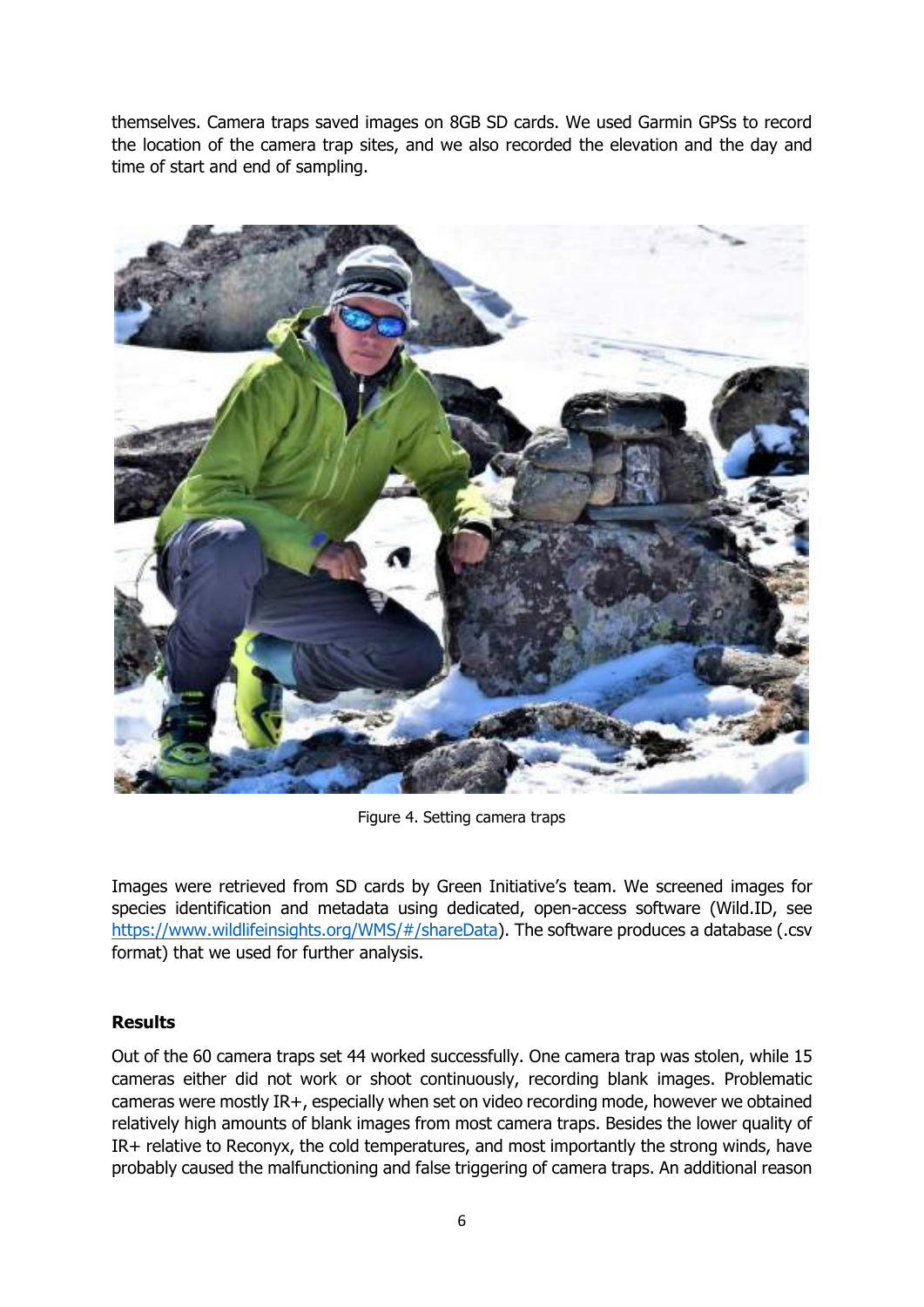might be the setting in 'high sensitivity' mode of the camera traps; this prevents missing triggers by smaller animals, such as the small carnivores, however it increases the incidence of blank images. The rate of failing camera traps was much higher than in the 2015 survey, partially reflecting the sampling in more exposed and higher elevation sites than in 2015 where elevation were lower and relatively more sites were in valley bottoms.

Table 2 summarizes the sampling effort and categories of images obtained. Survey effort is scored as the total number of days cameras operated, from setting to retrieval, or to the last image taken in case of camera malfunctioning.

| Sampling effort (camera days)                                | 2,078  |
|--------------------------------------------------------------|--------|
| Mean camera days per camera                                  | 47.23  |
| Total number of images obtained                              | 31,315 |
| Number of identified mammals<br>photos (including livestock) | 15,385 |
| Number of not identified mammals<br>photo (small rodents)    | 1,621  |
| Number of bird photos                                        | 1,536  |
| Blank and Set up/Pick up photos                              | 12,773 |

Table 2. Summary of survey effort and of images obtained (see text for details).

We obtained 15,385 images of wild and domestic mammals that we could identify to species. We also obtained 1,621 images of small mammals that we could not identify to species and 1,536 images of birds. We filtered images for independent detection 'events', i.e. images of the same species taken within a span of 15 minutes were scored as a single passing event. This avoids multiple scoring of the same individuals detecting within each event. Thus, **we obtained 825 independent events of wild mammal species and 153 independent events of livestock and humans**.

We considered the events as an index of relative abundance for each species, by normalizing events for the sampling effort. We also calculated naïve occupancy as the number of sites positive to species' presence to the total number of sites, which is a complementary index of abundance to the event rate.

We recorded **14 species of medium-to-large wild mammals** (Table 3), as well as people and livestock.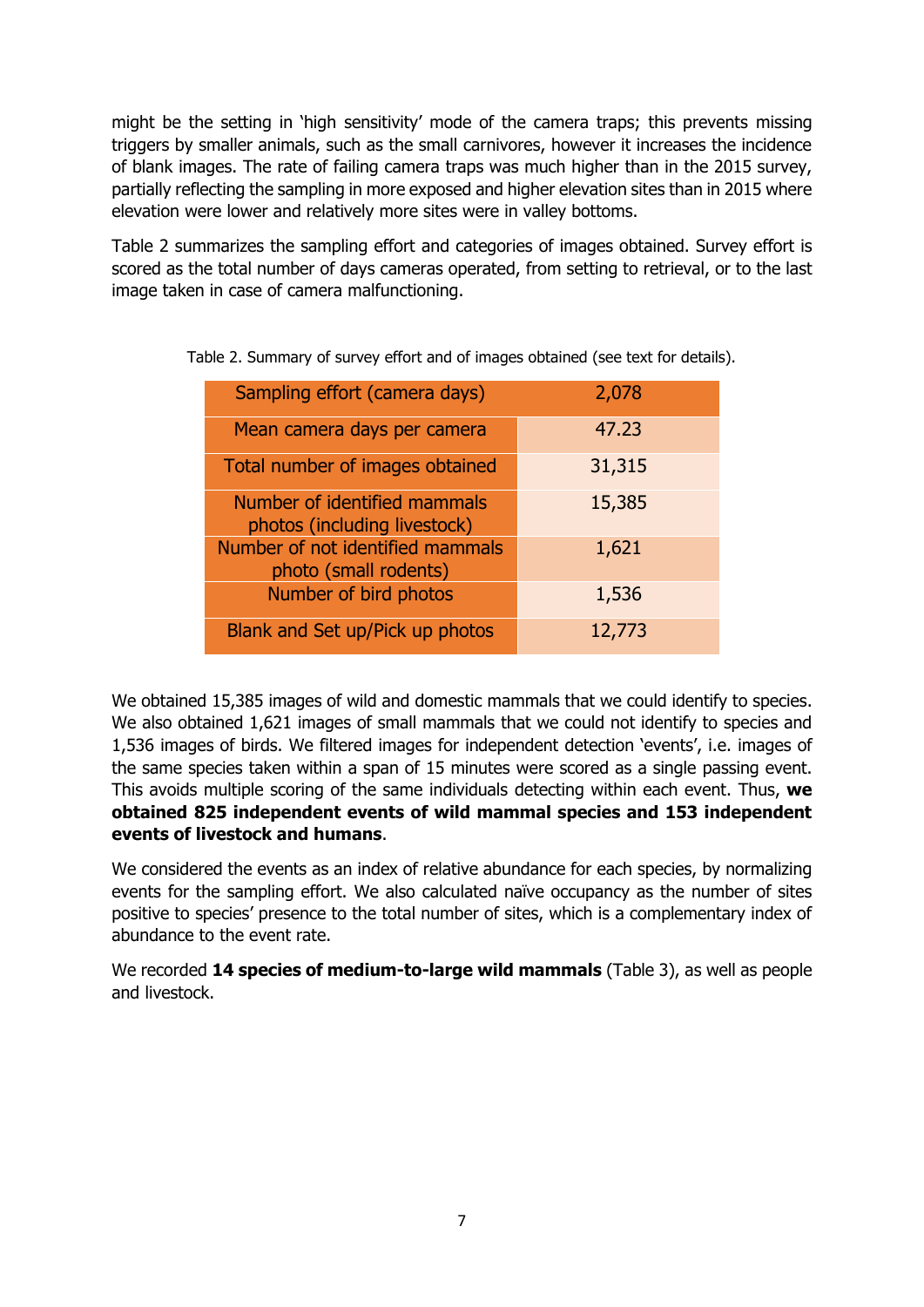Table 3. Checklist of species detected by camera traps, with the number of detection events screened by 15 minutes, RAI (Relative Abundance Index) and naïve occupancy (the fraction of sites where the species was detected on the total number of sites).

| Latin name            | <b>Common name</b>          | <b>Events</b>           | <b>RAI</b> | <b>Naive</b>     |
|-----------------------|-----------------------------|-------------------------|------------|------------------|
|                       |                             | (15 min)                |            | <b>Occupancy</b> |
| Marmota baibacina     | Altai marmot                | 384                     | 18.48      | 0.68             |
| Urocitellus undulatus | Long-tailed ground squirrel | 155                     | 7.46       | 0.09             |
| <b>Vulpes vulpes</b>  | Red fox                     | 67                      | 3.22       | 0.48             |
| Gulo gulo             | Wolverine                   | 55                      | 2.65       | 0.39             |
| Lepus tolai           | Tolai hare                  | 45                      | 2.17       | 0.27             |
| <b>Martes foina</b>   | Beech marten                | 33                      | 1.59       | 0.23             |
| Capra sibirica        | Siberian ibex               | 29                      | 1.40       | 0.11             |
| <b>Canis lupus</b>    | Grey wolf                   | 16                      | 0.77       | 0.18             |
| Ovis ammon            | Argali sheep                | 11                      | 0.53       | 0.07             |
| Otocolobus manul      | Pallas's cat                | 11                      | 0.53       | 0.16             |
| Mustela eversmanii    | Steppe polecat              | 9                       | 0.43       | 0.16             |
| Ochotona alpina       | Alpine pika                 | 5                       | 0.24       | 0.07             |
| <b>Ursus arctos</b>   | Brown bear                  | 3                       | 0.14       | 0.07             |
| Panthera uncia        | <b>Snow leopard</b>         | $\overline{\mathbf{c}}$ | 0.10       | 0.05             |

| <b>People and Domestic Animals</b> |                       |     |      |      |  |  |  |
|------------------------------------|-----------------------|-----|------|------|--|--|--|
| Capra hircus / Ovis aries          | Domestic goat / sheep | 102 | 4.91 | 0.18 |  |  |  |
| Homo sapiens                       | Human                 | 30  | 1.44 | 0.20 |  |  |  |
| <b>Equus ferus</b>                 | Domestic horse        | 18  | 0.87 | 0.16 |  |  |  |
| Canis lupus familiaris             | Domestic dog          |     | 0.10 | 0.05 |  |  |  |
| <b>Bos grunniens</b>               | Yak                   |     | 0.05 | 0.02 |  |  |  |

## **Species inventory**

The chart in Fig. 5 is a species accumulation curve, i.e. the number of species detected with increasing survey effort (and randomized through 1000 iterations). The profile has the expected shape, with initial high steepness as the majority of species are detected followed by a progressive decrease towards a plateau. As the curve still tends to increase at the end of the sampling, there is indication that further survey would held additional species.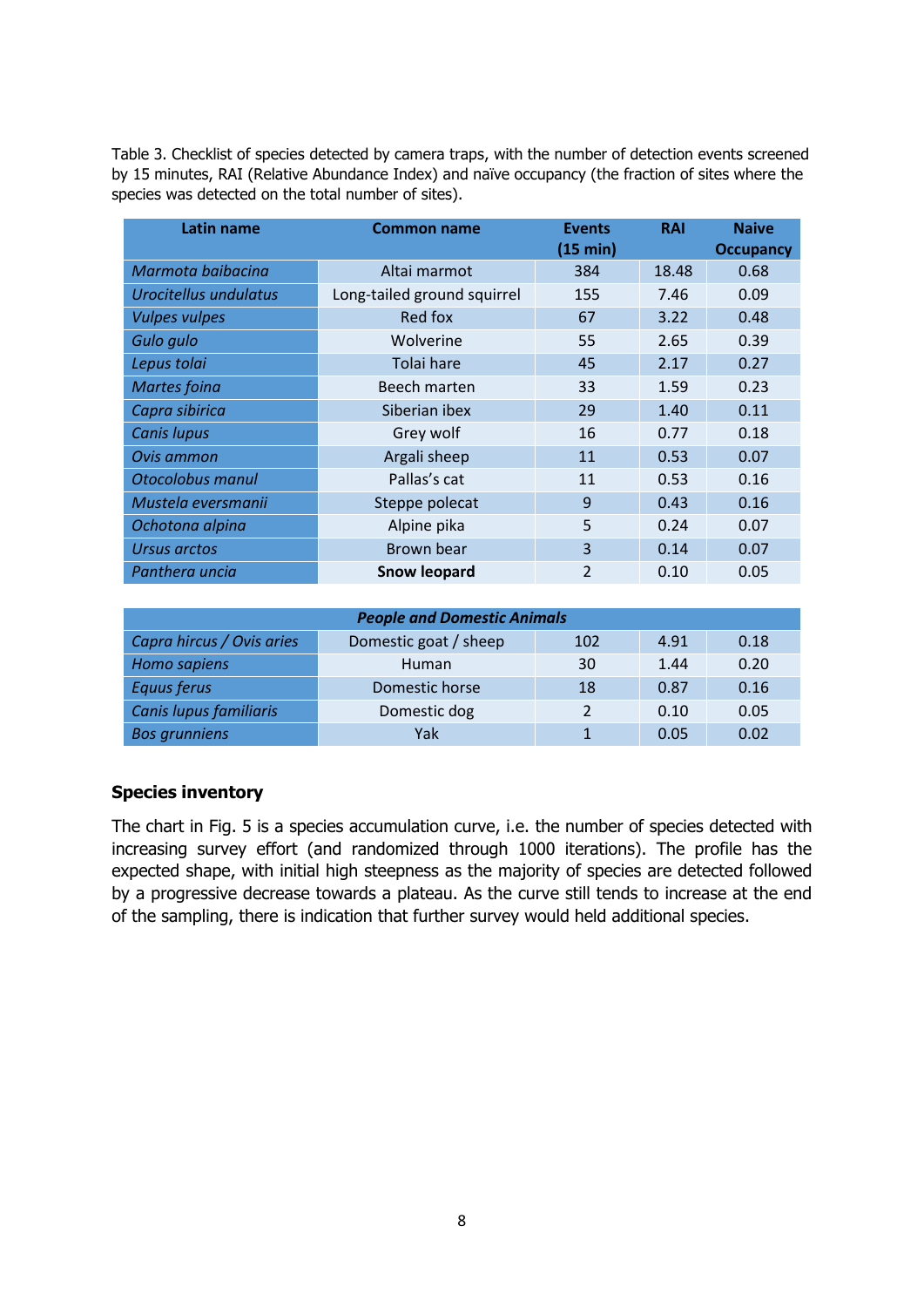

Figure 5. Randomized species accumulation curve (mean as solid line and confidence intervals as dotted lines). The species number increases exponentially during the initial sampling and then its steepness decreases towards an asymptote.

#### **Snow leopard detections**

Surprisingly, camera traps detected snow leopards only at two sites and with only 2 passing events. The two series of images were of different flanks of the animal hence not enabling us to determine if they belong to one or two individuals. These sites were within a distance of 12 km (Fig. 6-7). In general, and despite the high incidence of failing camera traps, we detected very few snow leopard tracks while surveying to set camera traps, as well as 2 fresh scats.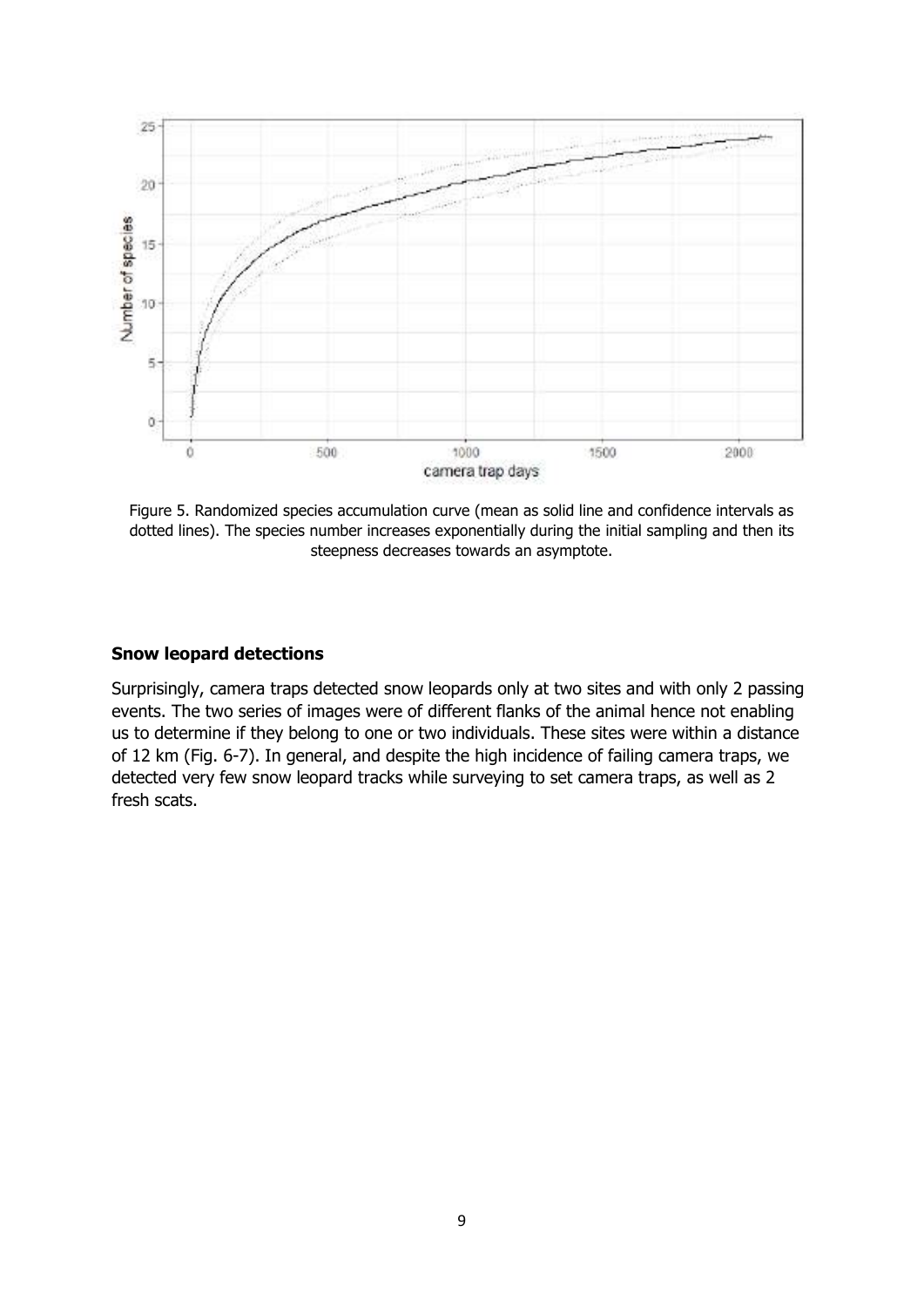

Figure 6. Map of camera trap sites (black triangles) with sites that detected the snow leopard (red dots).



Figure 7. Images from the two sequences of snow leopard captures.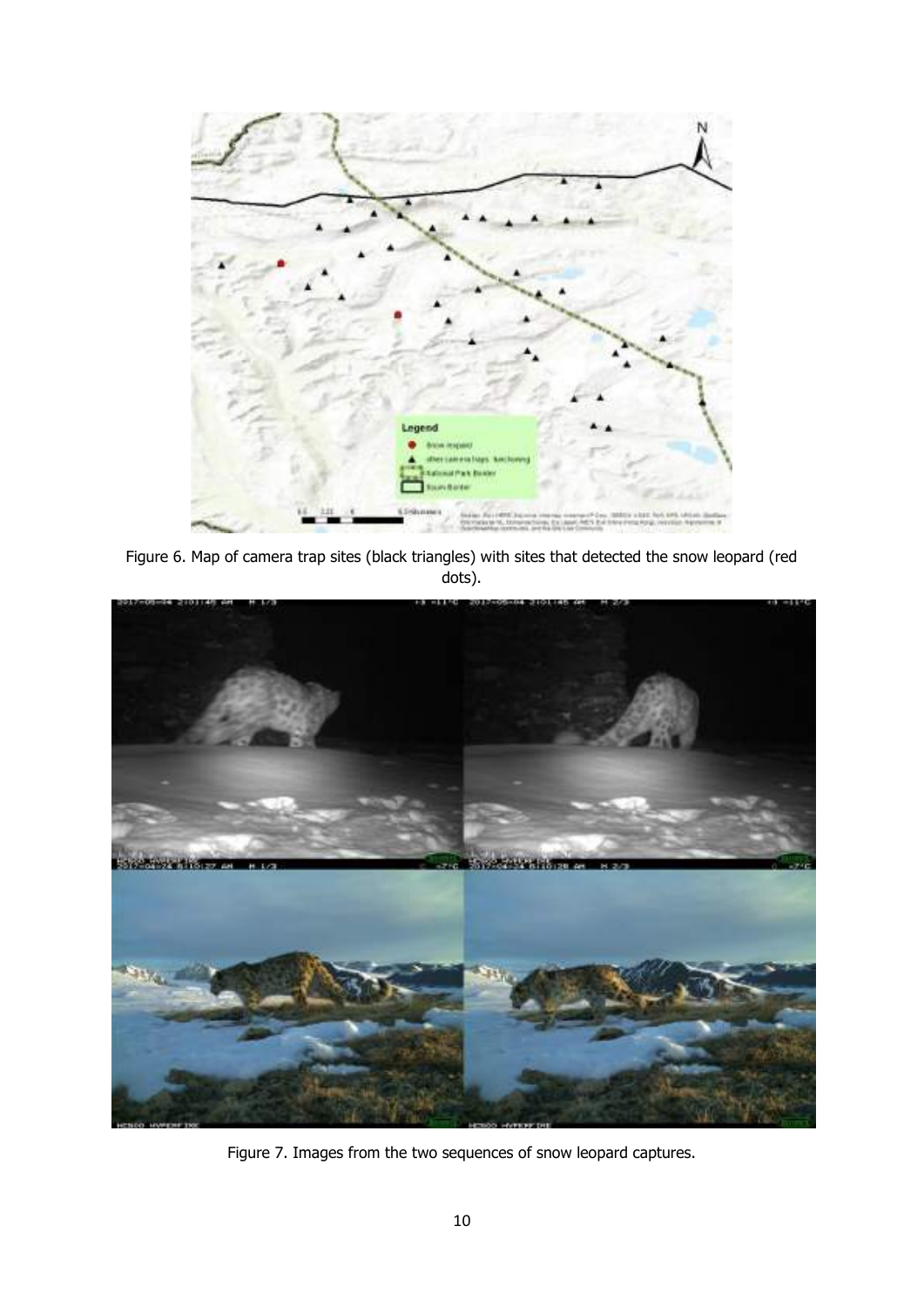## **Other mammals detected**

Detections of wild ungulates, which are presumed snow leopard prey, were also few: argali sheep (11 events) and Siberian ibex (29). The latter is likely the main wild prey of snow leopard in the area. This species was found at only 5 of the 44 sampling sites, one of them being also positive to snow leopard presence (Fig. 8-9 and 12).



Figure 8. Map of camera trap sites (black triangles) with sites that detected the argali sheep (red dots).



Figure 9. Map of camera trap sites (black triangles) with sites that detected the Siberian ibex (red dots).

We recorded a remarkable number carnivore species (8): 3 species of mustelids, 2 of felids, 2 of canids and 1 species of bear. Two rodent species (the Altai marmot and the long-tailed ground squirrel) and two lagomorph species (the Tolai hare and the Alpine pika). A selection of photo representing the captured species is shown below (Fig. 10-12).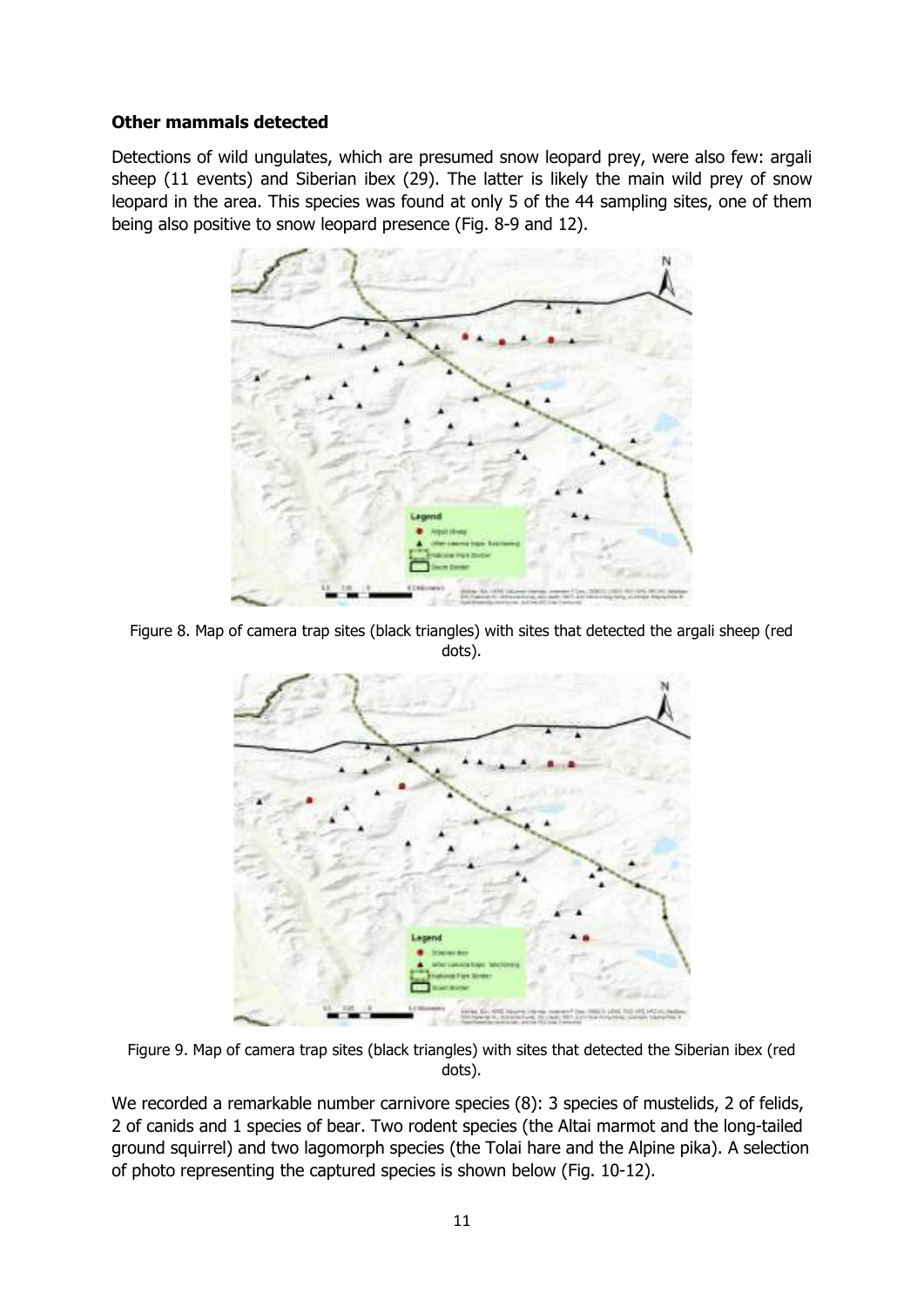

Figure 10. From the left to the right, from up to down: wolverine, grey wolf, brown bear, Pallas's cat.



Figure 11. From the left to the right, from up to down: steppe polecat, beech marten, red fox, Altai marmot.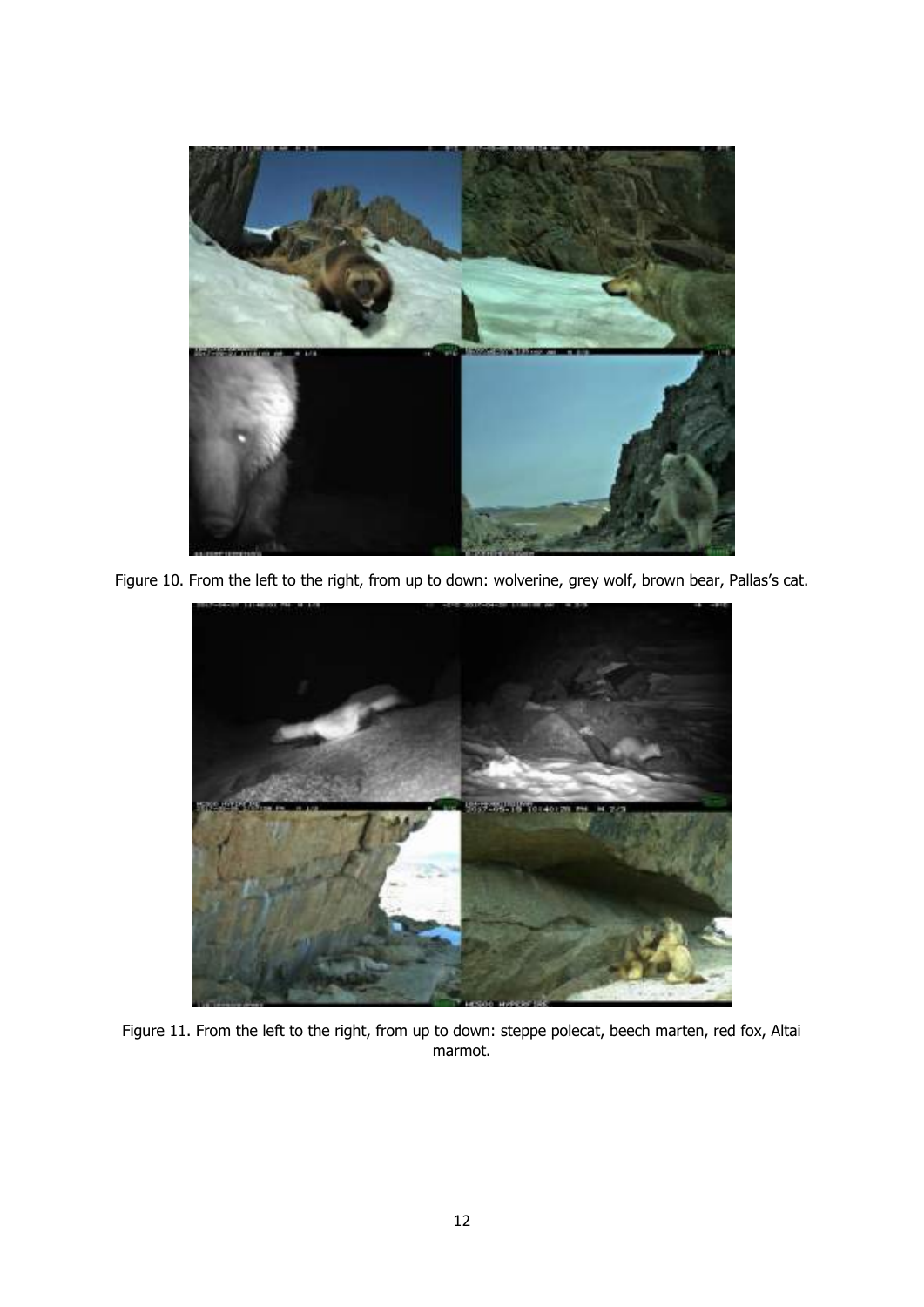

Figure 12. From left to right and up to down: Siberian ibex, argali sheep, long-tailed ground squirrel and Tolai hare.

Wolverine was detected with relatively high frequency, with 55 independent events at 17 sites (Fig. 13). It has the second highest RAI and naïve occupancy among the carnivores after the red fox (Table 3). Among the other wild species recorded it is notable the presence of the Pallas's cat (Otocolobus manul), a IUCN Near-Threatened species (Fig. 14).

Among the larger carnivores, the wolf was recorded with 16 independent events around the NP border and buffering zones (Fig. 15), while the brown bear was recorded 3 times (Fig. 16). Tracks of wolf as well as wolverine were frequently found throughout the study area. Two wolves were sighted at far distance once, by C. Groff and M. Krofel, during the camera traps deployment. Moreover, we elicited wolf howling in one occasion by simulating the howling. Tracks of brown bear were sighted in the northern part of the study area (in one case of a female with two yearlings), especially during the camera trap retrieval at the end of May. Records of reproductive individuals (and not just transient animals) are interesting for an area lacking arboreal vegetation. Two members of the team had a close encounter (15-20 m) with two adult brown bears. Maps below show the detection sites for wolverine, Pallas's cat, grey wolf and brown bear (see legend for species name).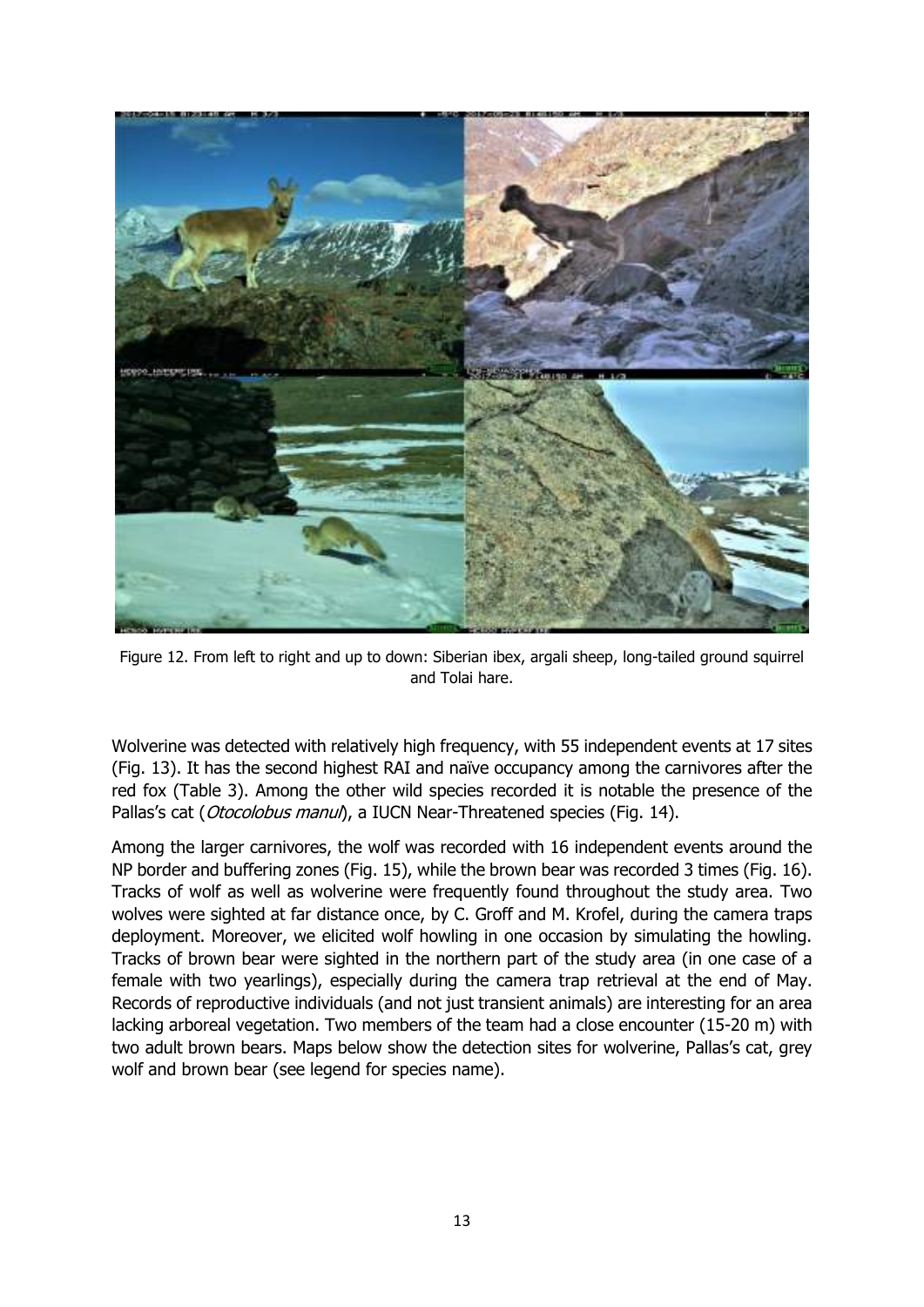

Figure 13. Sites where wolverine were detected.



Figure 14. Sites where Pallas's cat was detected.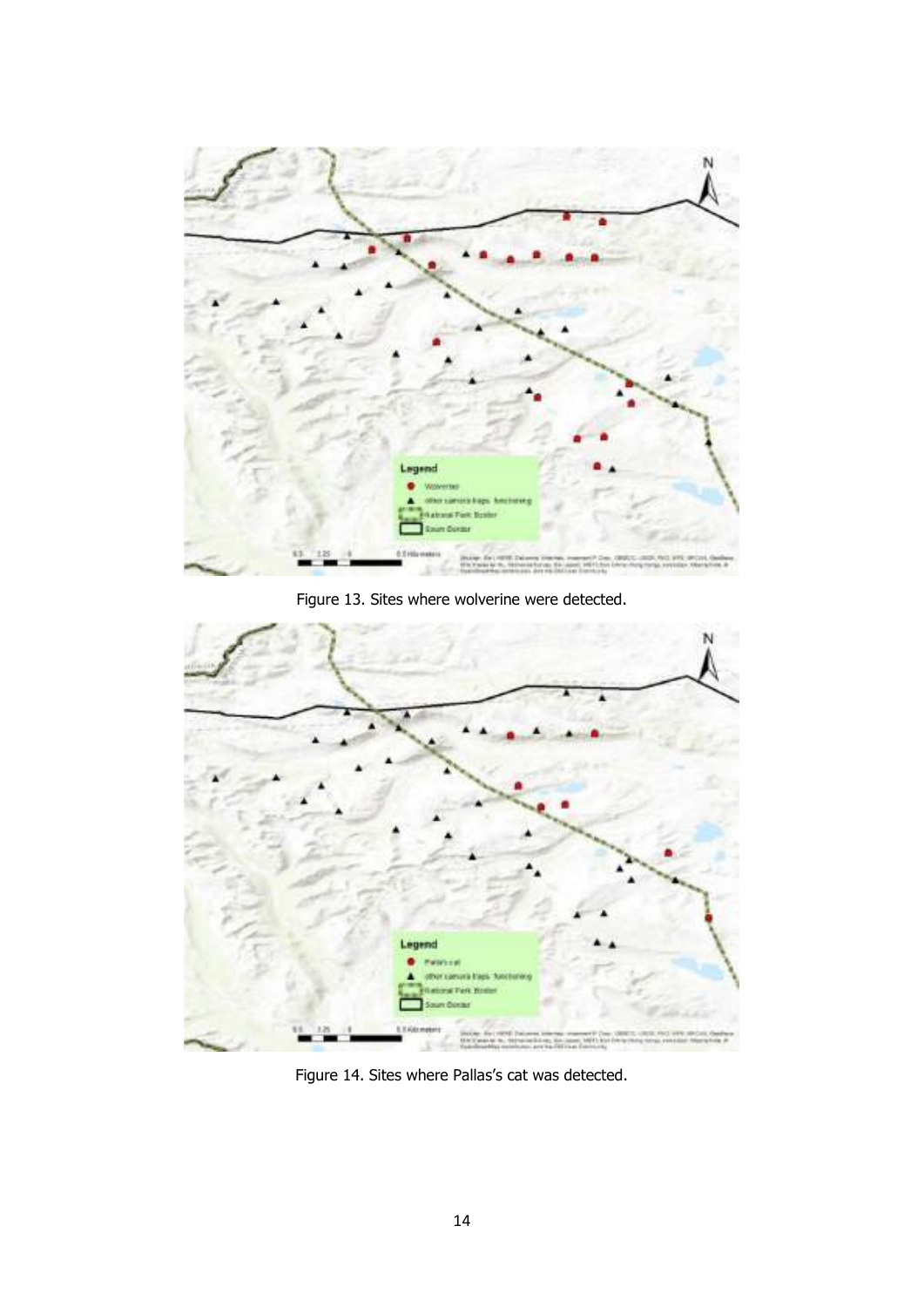

Figure 15. Sites where wolf was detected.



Figure 16. Sites where brown bear was detected.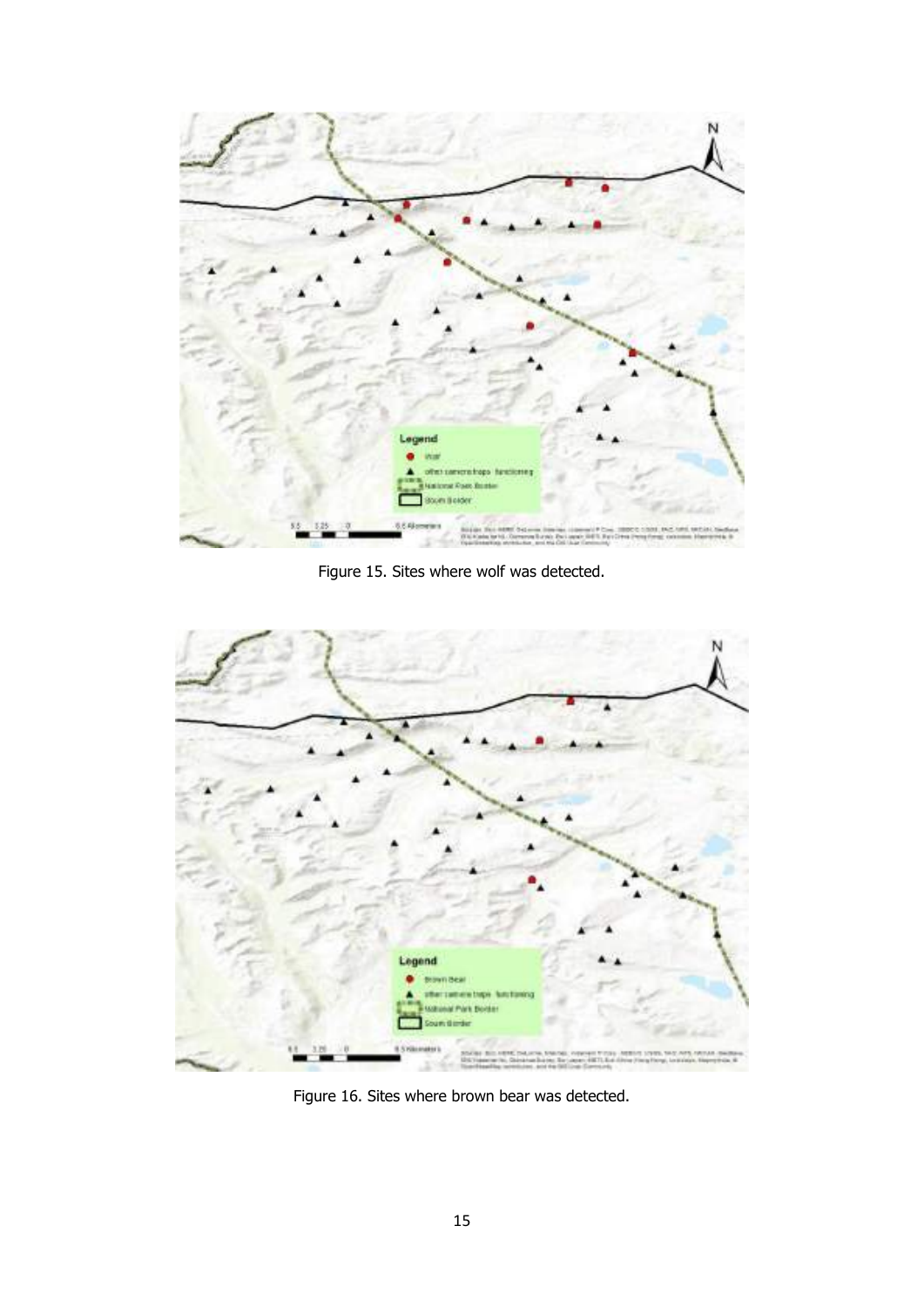# **Detections of livestock and people**

Goats and sheep were recorded through 102 events, representing the second most recorded 'species' after the Altai marmots (Marmota baibacina). Livestock also included a few detections of horses and yak, while people were detected with 30 events (Fig. 16). Overall livestock and people were detected at 13 sites, even though herders and herders' houses were present across most of the sampled area with exception of the most interior (western and north-western) areas. Siberian ibex and argali sheep detections spatially overlapped with livestock only at 1 site.



Figure 16. Sites where livestock and humans were detected.

## **Conclusions and recommendations**

This report presents qualitatively the results of our survey, while quantitative data analyses for scientific publications are on-going. Results show the presence in the study area of a diverse community of medium-to-large mammals with several species of conservation relevance in addition to the snow leopard. In particular, the area seems to hold relatively high presence of wolverine. The presence of argali sheep, Pallas's cat and bear is also notable.

Despite using a systematic sampling that covered a relatively large portion of the northern side of the National Park, **the very small number of snow leopard detections raises the concern that the species may be present in critically low densities in the study area**. Reasons that could explain the low detection rate of snow leopards falls into two categories. The first is the likely low density of the species in the area and the second relates to potential sampling limitations. As for the latter, our sampling was affected by an unexpectedly high rate of camera trap failure, reducing the area effectively sampled. In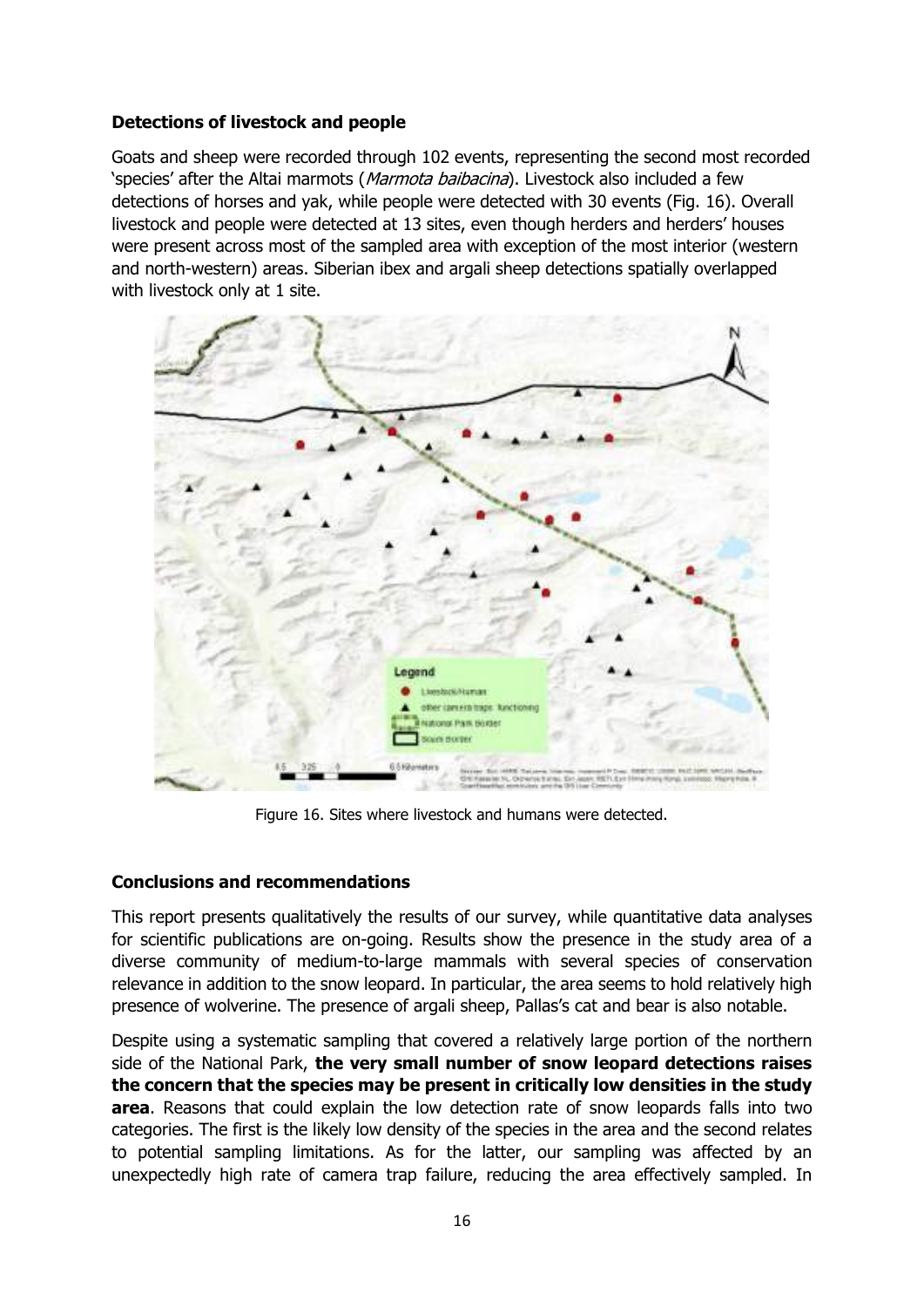addition, our survey effort set at 45 days per camera, which was based on results from the previous survey (Rovero et al. *in press*, Oryx), may have been sub-optimal in an area with critically low density of animals. A third reason could be that snow leopard optimal habitat (with adequate density of wild prey) may extend further west into the interior part of the mountain chain stretching along the border with China relatively to the area we sampled. Unfortunately, those western areas were not accessible in the sampling period due to deep snow. Therefore, it is likely that prolonged sampling (up to 90 days) into a wider area may have yielded a greater number of snow leopard captures.

Despite these limitations, we are confident that our results still point to a **critically low density of snow leopard in the area, which is likely due to a combination of lowered prey density due to hunting and the direct and indirect effects of livestock grazing** (see Rovero et al. in press). The low detection rate of wild ungulates (Siberian ibex and argali sheep) is indeed surprising especially when considering that we sampled at relatively higher elevation and targeting more ridges than in Siilkhem B NP. Indeed we detected the Siberian ibex at a smaller number of sites in Tavan Bogd than in Siilkhem B (naïve occupancy 0.11 versus 0.18; we did not detect argali sheep in the latter area). Unfortunately, we gathered clear evidence that **hunting** is widespread inside the National Park as well as in buffering areas, as especially indicated by furs displayed in herders' houses (Fig. 17). We also observed that the two species of wild ungulates were very shy of people, running away at distances >300 m, which is a clear indication that they are under hunting pressure.



Figure 17. Furs of fox and wolverine inside a herder house in the area buffering the National Park (left) and a brown bear paw in a herder house inside the National Park (right).

We also found a steel-jaw trap in a herder house roof within the protected area, declared to be used for wolves but obviously trapping any other animals of appropriate size (Fig. 18).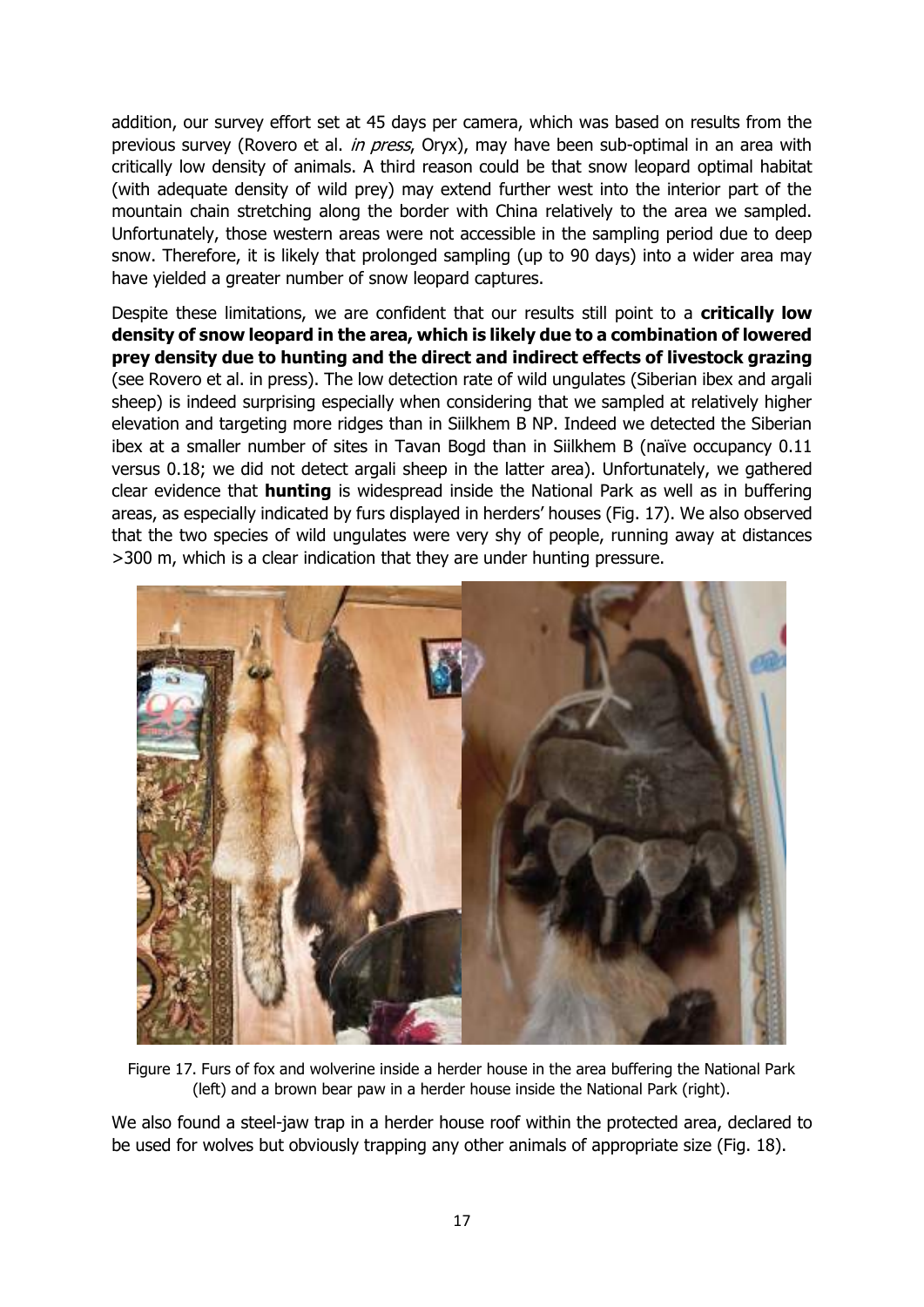

Figure 18. A steel-jaw trap found in Tavan Bogd National Park.

This is unfortunate as the law of Mongolia on special protected area (article 12) specifies that in the National Conservation Parks is prohibited "to hunt, catch, scare or drive out animals, damage or demolish their nets, dens or holes with the purpose other than activities regulating the census of animals, their number, age, gender and herd composition according to approved schedule and methodology".

Besides hunting, **livestock grazing** is also a potential threat to wildlife. We detected less presence of livestock than at Siilkhem, however herders' houses and livestock occur all around the buffering area and within the eastern and northern part of the park that we sampled, while only at its interior in the period of sampling livestock was absent due to snow cover.

Livestock likely impacts the occurrence and abundance of ibex and argali as it creates competition for foraging grounds with exclusion of the wild species. How livestock impacts the presence of the snow leopard remains difficult to assess. Rovero et al. (in press) found from the 2015 study that while the negative effect of livestock on Siberian ibex was clear, livestock may not have an effect on snow leopard even though the cascading effects such as retaliatory killings, decreased wild prey base and raising human-carnivore conflicts will threaten enduring protection of snow leopard.

In addition, while the low number of snow leopard reduce the potential conflicts with shepherds, the retaliatory killing to wolf can indirectly threaten the snow leopard (Rovero et al. in press). Traditional livestock keeping is allowed in the limited use zones of National Parks (article 17 of the Mongolian law on special protected area; 1994). However, in the last two decades the number of livestock - mainly represented by goats due to the increased global demand of cashmere - has increased steadily across the country. Hence, the current protection regime may not be suitable for Tavan Bogd National Park, where strict protection is advocated or, alternatively, livestock numbers allowed in the park should be reduced.